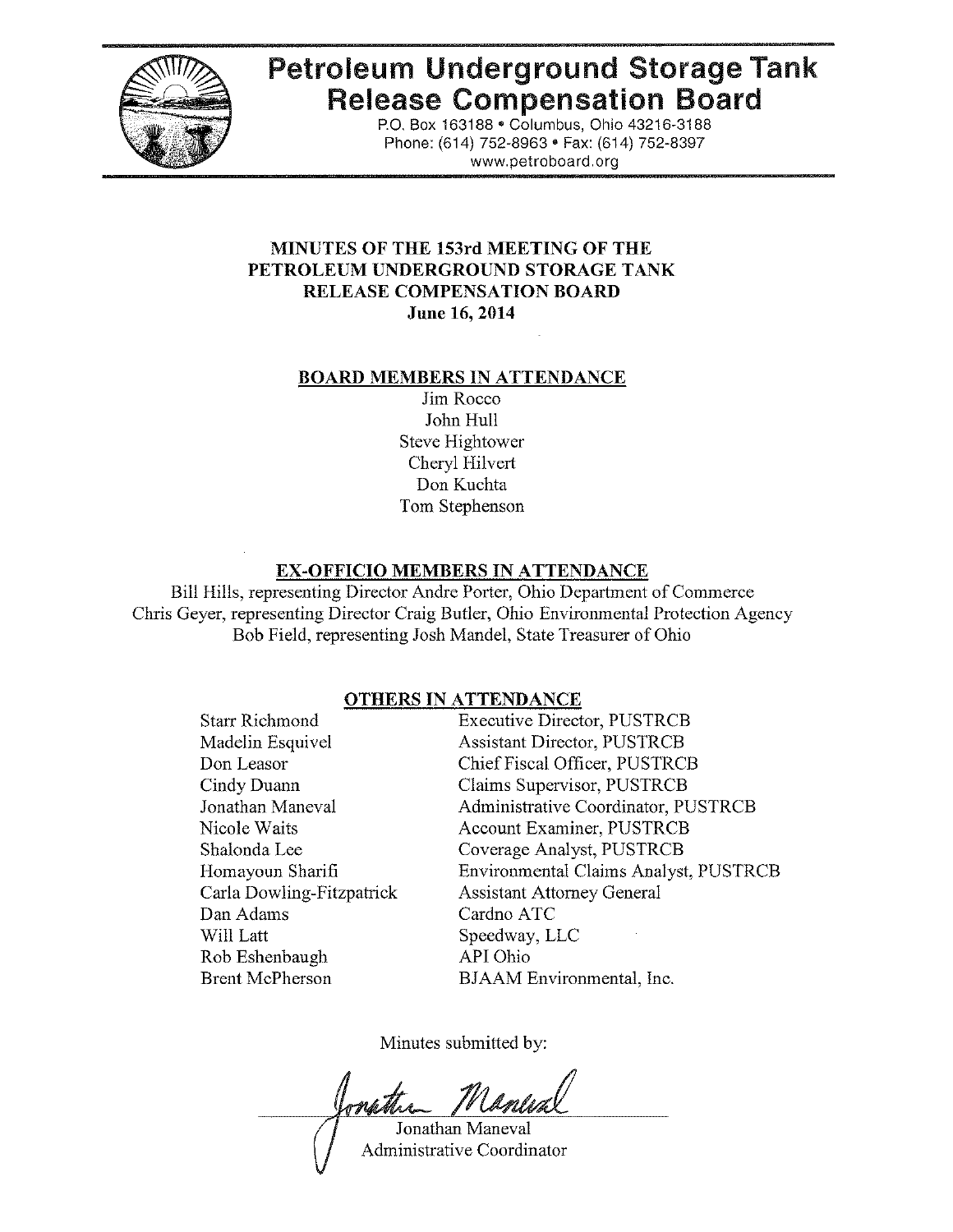# **Call to Order:**

Chairman Rocco convened the one hundred fifty-third meeting of the Petroleum Underground Storage Tank Release Compensation Board on Monday, June 16, 2014.

The following members were in attendance: Jim Rocco; John Hull; Stephen Hightower; Cheryl Hilvert; Don Kuchta; Tom Stephenson; Bill Hills, representing Director Andre Porter, Ohio Department of Commerce; Chris Geyer, representing Director Craig Butler, Ohio Environmental Protection Agency; and Bob Field, representing Josh Mandel, State Treasurer of Ohio.

# **Minutes:**

Chairman Rocco asked if there were any comments or questions regarding the minutes from the March 20, 2014 Board meeting, and there were none. Vice-Chairman Hull moved to approve the minutes. Mr. Geyer seconded. A vote was taken and all members voted in the affirmative. The minutes were approved as presented.

# **BUSTR Report:**

Chairman Rocco called upon Bill Hills, Bureau Chief, to present the Bureau of Underground Storage Tank Regulations (BUSTR) report.

Mr. Hills reported that two temporary service employees who are scanning and indexing BUSTR files would continue to work through the end of June. He said one of BUSTR's field inspectors that previously transferred to an elevator inspection position had decided to return to the field inspector position with BUSTR.

Mr. Hills reported that the Revolving Loan Fund Application is in its final review by management and would be available soon. This fund will provide financing to political subdivisions for the removal of abandoned underground storage tank systems. He noted that no monies would be disbursed from the fund prior to July 1, 2014.

Mr. Hills stated BUSTR was awarded LUST (leaking underground storage tank) grant monies for fiscal year 2014 for the purpose of performing responsible party searches for properties with petroleum UST releases. He reported that 89 of the 109 responsible party searches had been completed and returned by the vendors to BUSTR for review, and the remaining 20 would be completed prior to June 30, 2014.

Chairman Rocco questioned how many of the responsible party searches identified no viable responsible party to perform the cleanup. Mr. Hills said that he could not provide specific statistics concerning the information obtained through the searches, but noted that the review of certain files did result in the release being reclassified.

Mr. Hills said there are likely  $600 - 700$  properties with petroleum underground storage tank releases for which a responsible party search is needed, and only 109 files have been distributed to vendors. He indicated that federal funding may continue to be provided for the continuation of the responsible party search program.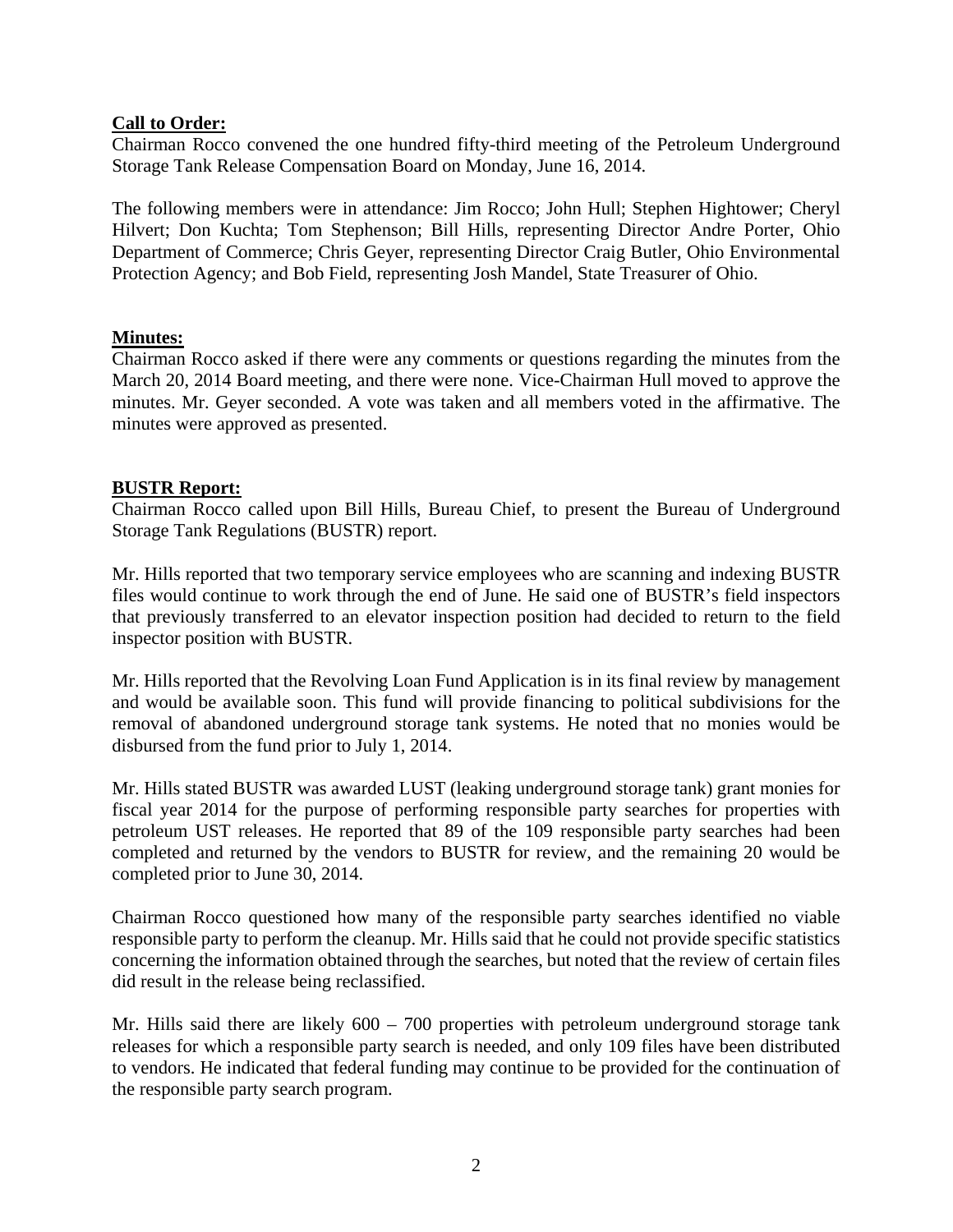Mr. Hills stated some of the federal leaking underground storage tank grant monies that were cut two years ago had been restored for fiscal years 2015/2016. He said this would allow for BUSTR to hire two additional personnel.

Mr. Hills said the UST (underground storage tank) program received a 12% retroactive cut in funding. He noted that BUSTR would adjust for this funding cut by not filling a vacant field inspector position, and by not purchasing new vehicles.

Mr. Hills reported that all of BUSTR's corrective action and release prevention staff attended an eight hour OSHA (Occupational Safety and Health Administration) refresher training course and completed their annual physicals.

Mr. Hills reported for the week ending June 7, 2014, that there were 47 new inspections performed for a total of 2,983 inspections for the three-year inspection cycle ending June 30, 2016. He said that six NFAs (no further actions) were generated during this same time period for a total of 399 for the grant cycle ending September 30, 2014.

Mr. Hills stated that, as of June 7, 2014, there were about 21,900 registered USTs, and 3,700 owners of 7,463 registered facilities.

# **Financial Report:**

Chairman Rocco called upon Don Leasor, Chief Fiscal Officer, to present the financial reports.

# *February, March and April Financials*

Mr. Leasor said the February, March and April financials were emailed to each member. He asked if there were any questions or concerns regarding these reports, and there were none. He said since the fiscal year 2014 annualized revenues and expenses would be discussed as part of the operating budget, he would not review the monthly financial reports.

# *Operating Budget*

Mr. Leasor said the Operating Budget behind tab four represents the approved budget and actual annualized expenditures for fiscal year 2014, and also presents the recommended budget for fiscal year 2015.

Mr. Leasor reported tank revenue for fiscal year 2014 was budgeted at \$14 million for 20,700 USTs, and actual revenues were \$122,000 over the budgeted amount. He recommended tank revenue for fiscal year 2015 be budgeted at \$11.9 million. He said this estimate was built on the assumption that fees will be received for 20,600 tanks, and 26% of these USTs will be assured at the reduced deductible. He noted the annual fees were reduced by \$100 per tank to \$500 per tank for coverage at the standard \$55,000 deductible and \$700 per tank for coverage at the reduced \$11,000 deductible.

Mr. Leasor said property transfer fees are projected to be \$90,000 for fiscal year 2015. He said a portion of the transfer fees were assessed during the current fiscal year, but are anticipated to be collected in fiscal year 2015. He stated prior years' fees collected, less refund amounts, are projected to be \$400,000 in fiscal year 2015.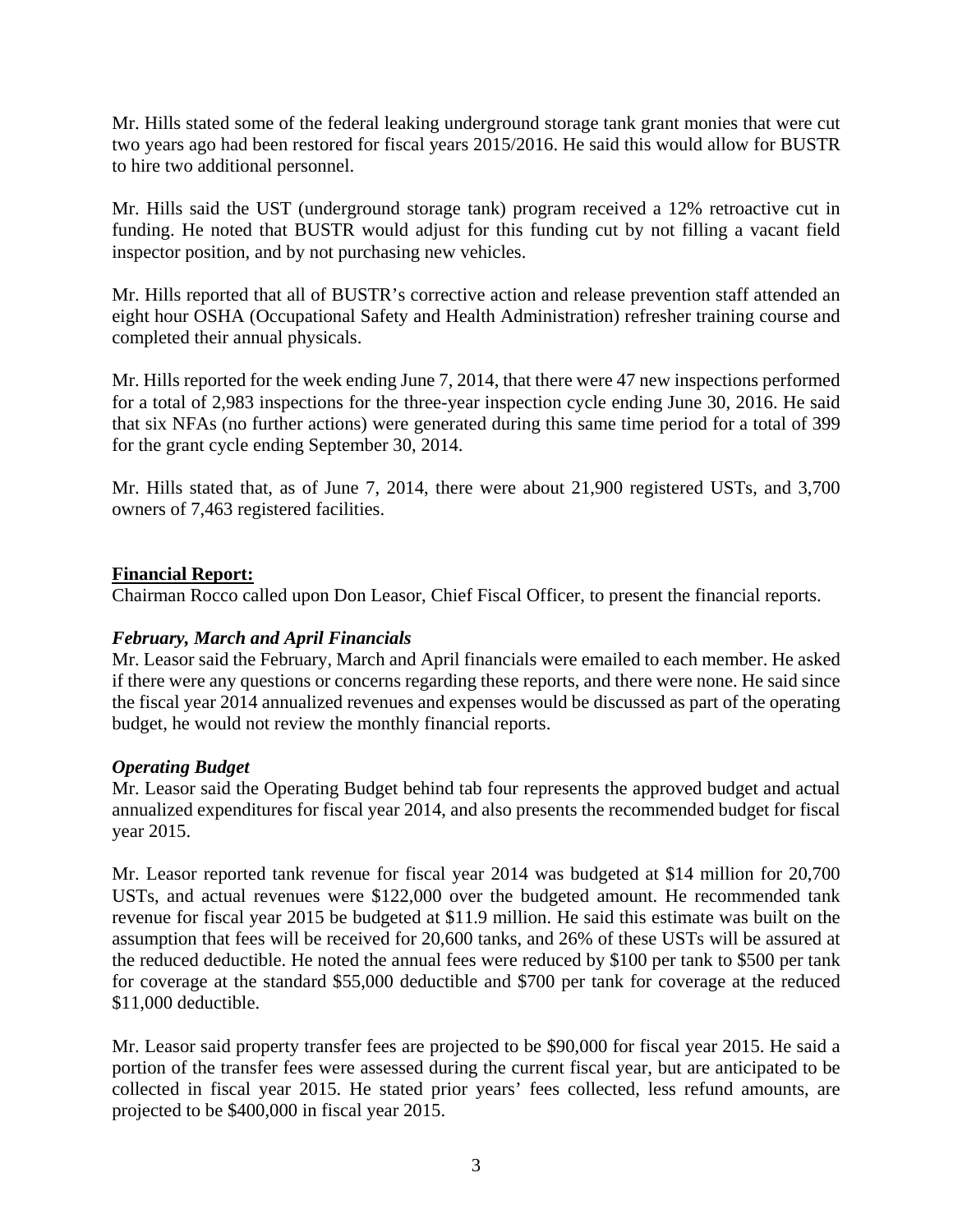Mr. Leasor stated interest income is \$6,000 below the amount budgeted for fiscal year 2014 due to the interest rate for STAR Ohio being lower than anticipated. He said the projected interest income for fiscal year 2015 is \$50,100. He said this anticipated interest income is based on a STAR Ohio interest rate of .02% plus anticipated interest of \$46,000 to be earned on the investments in US Treasuries and US Agency Callable Bonds.

Mr. Leasor reported miscellaneous income for fiscal year 2014 was \$18,000. He said the Board received \$17,500 for the use of a dual phase extraction system at a non-Fund site. He recommended that miscellaneous income be budgeted at \$1,000 for fiscal year 2015.

Mr. Leasor pointed out that the actual total operating income exceeded the fiscal year 2014 budgeted amount by \$133,000.

Mr. Leasor said the claims expense budgeted in fiscal year 2014 was \$9 million; however, actual claims expense is anticipated to be approximately \$7.1 million. He stated the proposed budget for the fiscal year 2015 claims expense is \$9 million.

Mr. Leasor said the salary line item expense was \$115,000 below the amount budgeted for fiscal year 2014. He said this was due to a position vacancy for part of the year and health care expenses being lower than anticipated. He recommended the 2015 budget for salaries be set at \$1,252,200. He noted this was the amount approved by the legislature through the biennial budget process. He said this amount reflects all positions being filled, the addition of a fifth claims analyst position and the replacement of the claims coordinator with a junior claims analyst.

Mr. Leasor said the amounts requested for advertising, staff development and training, telephone and postage for fiscal year 2015 were carried over from fiscal year 2014 with no changes.

Mr. Leasor reported that temporary services actual expenses were below the budgeted amount by approximately \$6,600. He recommended the 2015 budget for temporary services be increased to \$25,000. He said the recommended increase is due to the use of a temporary service employee to fill the claims coordinator vacancy in the claims department. He said it is anticipated the individual will be appointed by the early fall to fill the junior claims analyst position.

Mr. Leasor said the anticipated rent expense for fiscal year 2015 is \$108,500. He noted that the Board is currently in a two-year lease agreement ending June 30, 2015.

Mr. Leasor reported that the office supplies actual expenses were \$5,700 above the budgeted amount due to costs incurred to purchase new phones for the transition to a voice over internet protocol (VoIP) phone system and to update Microsoft Office software. He said the amount requested for fiscal year 2015 is \$19,000. He said this amount includes monies for the purchase of new chairs for the Board room, other office supplies and any pre-packaged software with a cost of under \$500.

Mr. Leasor reported the printing and copying expenses for fiscal year 2014 were \$2,700 below the budgeted amount. He said the recommended budget for fiscal year 2015 is \$15,000.

Mr. Leasor said legal and professional actual expenses were below the budgeted amount by \$114,000. He said this was due to costs for the collection of delinquent accounts being lower than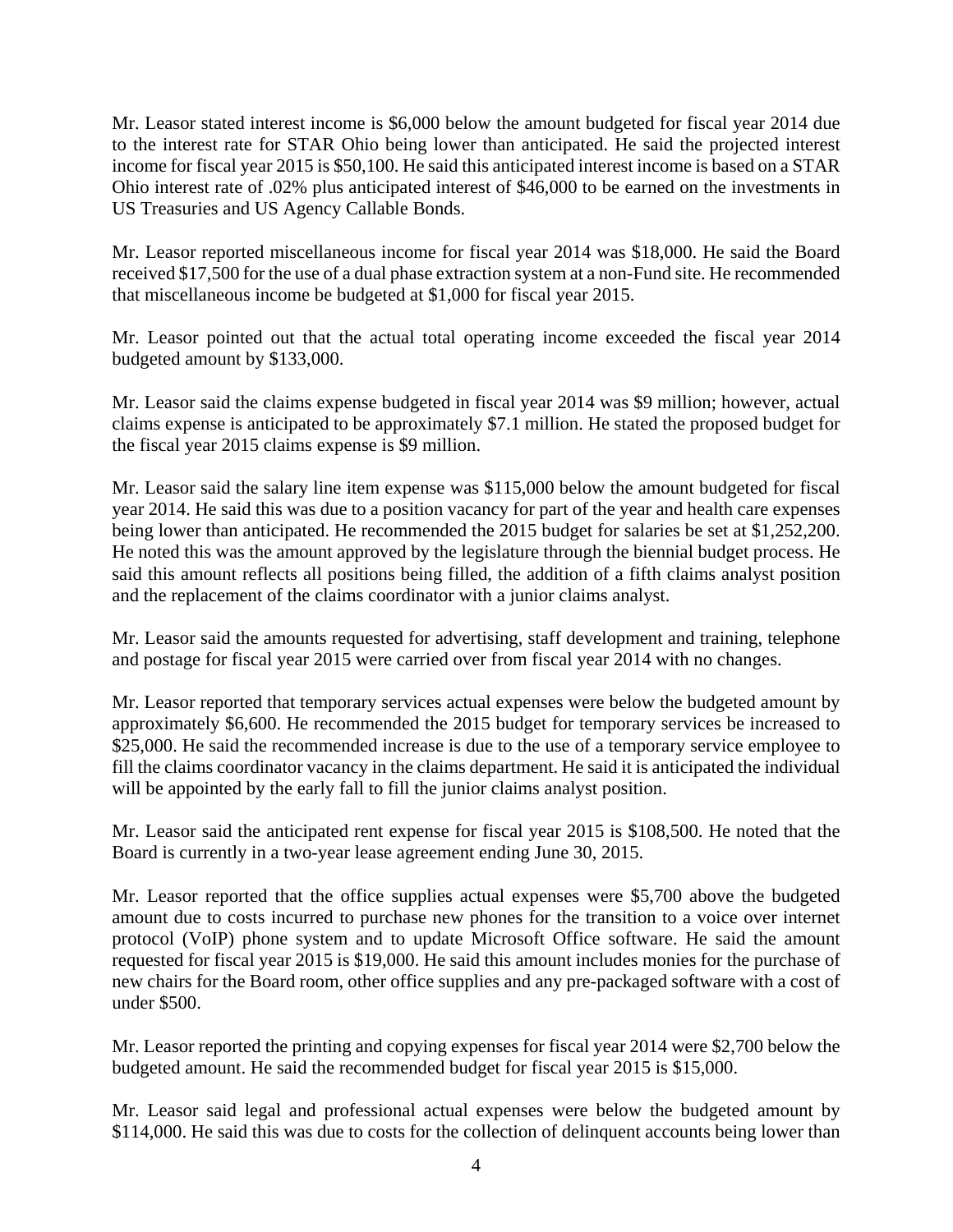anticipated in addition to costs budgeted but not incurred for other professional services. He said the amount requested for legal and professional expenses for fiscal year 2015 is \$270,000. He explained that this expense includes the cost for the services of the Assistant Attorney General, a hearing officer, a business analyst to review claim costs and processes, and experts to provide legal testimony as needed; the annual audit; Attorney General and Special Counsel fees related to the collection of delinquent accounts; and other miscellaneous and professional services.

Mr. Leasor noted that the legal and professional line item does not include costs for a database maintenance/developer contract. Chairman Rocco said there are discussions evaluating whether to maintain the aging STARRS (Statistical Tank and Reimbursement Records System) database, which is based on SQL Server 2000 technology, or whether it would be more beneficial to update the database to the newest technology. He said the costs to migrate the database to the new technology could be substantial, and the Board will need to revisit this line item at a future Board meeting once the estimated costs to update the database are known.

Mr. Leasor reported that traveling expenses were \$4,500 above the amount budgeted due to the travel required for the ongoing subrogation litigation against major oil companies. He said that the recommended budget travel expense for fiscal year 2015 is \$10,000.

Mr. Leasor stated employee expenses were \$1,300 below the budgeted amount due to a staff vacancy. He said the anticipated expenses for fiscal year 2015 are \$24,000. He explained the increase from the prior year's expense is due to an increase in the monthly rate for employee parking.

Mr. Leasor said telephone expenses were \$400 above the budgeted amount due to the transition to the VoIP system and the costs incurred to maintain both the VoIP and traditional landline phone services for one month. He said the anticipated telephone expenses for fiscal year 2015 are \$11,000. He explained that this expense includes web access, website hosting, spam/virus filtering, VoIP phone system, 1-800 number and off-site hosting of the backup hardware.

Mr. Leasor said depreciation expense was below the amount budgeted by \$4,900 due to not making all of the anticipated purchases as well as the timing of certain purchases. He said the anticipated depreciation expense for fiscal year 2015 is \$28,400.

Mr. Leasor pointed out that overall, operating expenses were approximately \$245,000 below what was budgeted for fiscal year 2014. He stated the recommended fiscal year 2015 operating expense budget total is \$1,797,100. He noted this is a \$9,100 increase from the 2014 operating expense budget.

Chairman Rocco asked if there were any comments or questions regarding the recommended proposed Operating Budget, and there were none. He requested a motion to approve the proposed fiscal year 2015 operating budget. Mayor Kuchta so moved. Ms. Hilvert seconded. A vote was taken and all members voted in favor. The motion passed.

Chairman Rocco requested a motion to obligate \$9 million for the payment of claims for fiscal year 2015. Vice-Chairman Hull so moved. Ms. Hilvert seconded. A vote was taken and all members voted in favor. The motion passed.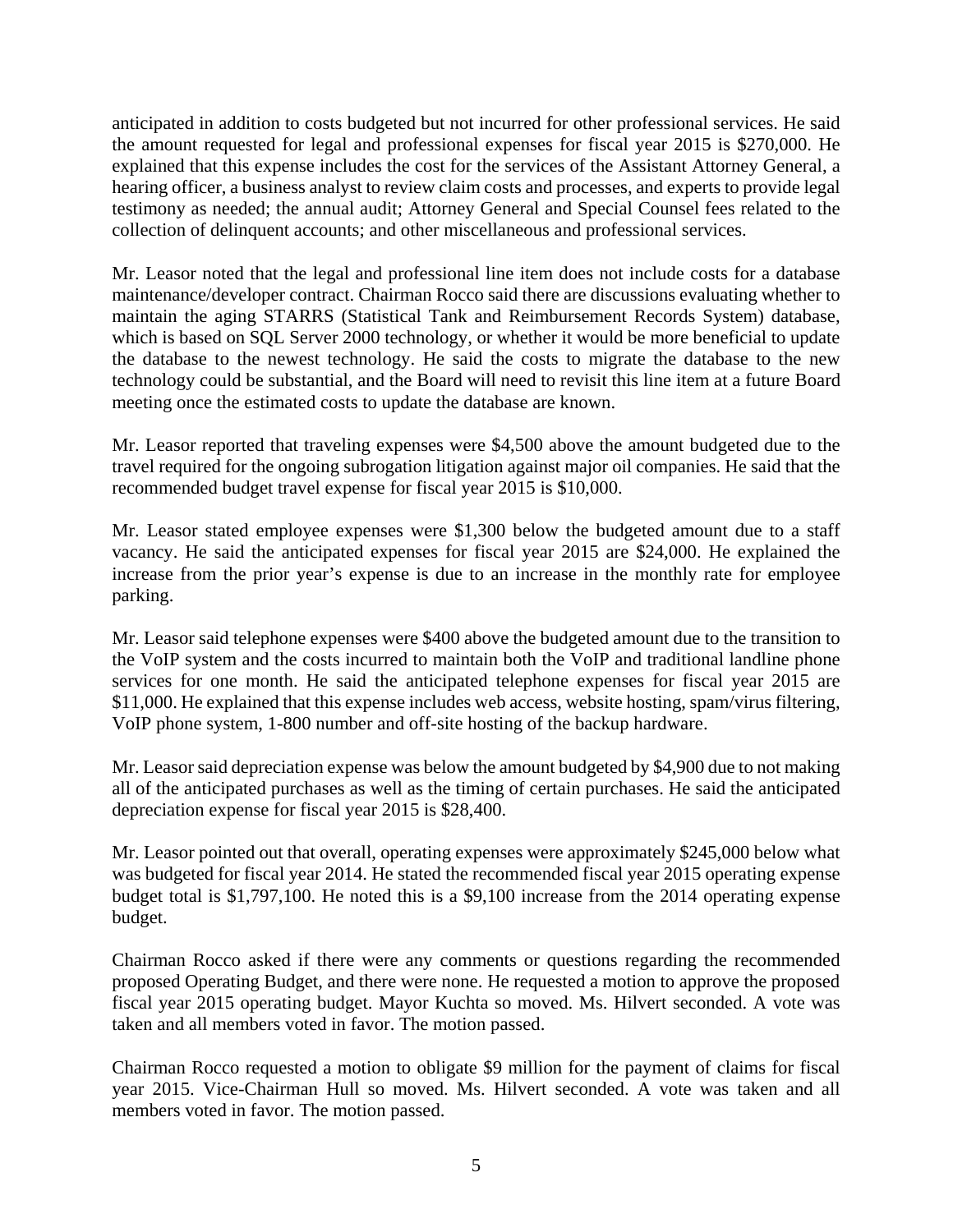# *Capital Budget*

Chairman Rocco called upon Mr. Leasor to present the proposed capital budget for fiscal year 2015.

Mr. Leasor said the proposed capital budget includes the fiscal year 2013 actual expenditures, the budgeted amounts and annualized expenditures for fiscal year 2014, and the recommended budget for fiscal year 2015.

Mr. Leasor said furniture and equipment was budgeted at \$15,000 for fiscal year 2014, and the expenditure for this line item was \$10,700. He said the recommended furniture and equipment budget for fiscal year 2015 is \$15,000. He noted the monies in the budget are for the replacement of office furniture for the claims section.

Mr. Leasor reported that data processing and electronics were budgeted at \$12,000 for fiscal year 2014, and the actual expenditures for this line item were \$10,000. He said these expenditures included the purchase of a Power Over Ethernet switch, which was required for the transition to the VoIP phone system, a check scanning device, a laptop and two replacement computers. He said \$12,000 is recommended for data processing and electronics for fiscal year 2015. He noted the requested amount includes costs for the purchase of pre-packaged software with a cost above \$500 as well as replacement IT related equipment and computers as needed.

Mr. Leasor said the legacy system is a carryover item from fiscal year 2014, and the amount requested for fiscal year 2015 is \$10,000. He explained that the money is needed for the migration of the stored data from the Board's old DOS based legacy database system known as Rbase to a database using a graphical user interface and designed for multiple users. He said the data is used for historical purposes, but there are compatibility issues with the legacy system and the Windows 7 operating system.

Mr. Leasor said the database out-of-scope updates for the STARRS database were budgeted at \$25,000 for fiscal year 2014. However, there were no expenditures for this line item. He said no out-of-scope and database update costs were included in the fiscal year 2015 budget. He noted additional capital funds may be needed depending upon whether the Board decides to migrate STARRS to a newer database technology.

Chairman Rocco questioned if both the legacy system and STARRS database could be migrated simultaneously into one new database. Director Richmond noted that the information in the legacy system includes 1986 tank registration information obtained from BUSTR, and there are no identifying values that would allow it to tie into the information currently maintained in the STARRS database.

Mr. Leasor reported that the fiscal year 2014 total capital budget was set at \$62,000 and actual expenditures were approximately \$20,800. Mr. Leasor recommended a total fiscal year 2015 capital budget of \$37,000.

Chairman Rocco asked if there were any questions regarding the proposed capital budget, and there were none. Vice-Chairman Hull moved to approve the proposed fiscal year 2015 capital budget. Mr. Geyer seconded. A vote was taken and all members voted in favor. The motion passed.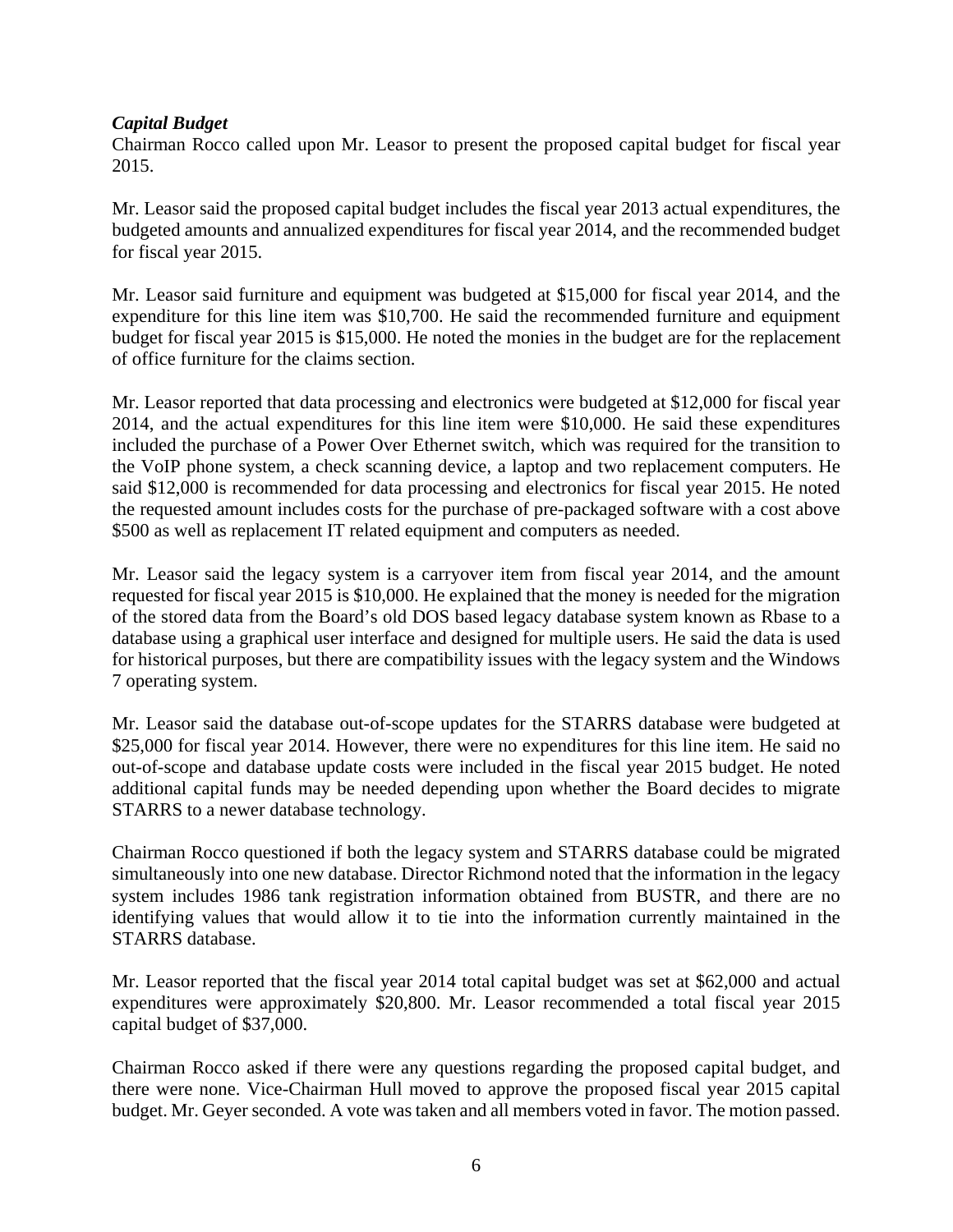#### *Fee Statement Statistics*

Mr. Leasor stated the 2014 program year fee statements were issued on April 28, 2014, and approximately \$11.8 million was invoiced to 3,443 owners of 21,392 USTs.

Mr. Leasor said, as of June 13, 2014, approximately \$4.4 million, which represents 37% of the amount billed, had been collected in per-tank fees. He said collections for the same period last year were \$5.2 million. He noted the amount of per-tank fees collected in comparison to last year is lower due to the \$100 reduction in the per-tank fee.

Mr. Leasor said between July 1, 2013 and June 13, 2014, approximately \$13.7 million was collected for program year 2013 fees and \$339,000, net of any refunds paid, was collected for prior years' fees.

Mr. Leasor said for program year 2014, 15,900 tanks were billed at the standard deductible (\$55,000) per-tank fee and about 5,500 tanks were billed at the reduced deductible (\$11,000) pertank fee. Mr. Leasor said, as of June 13, 2014, the number of tanks paid at the standard deductible rate is a little over 5,400 and more than 2,400 tanks were paid at the reduced deductible rate. He said fees for a total of 7,874 tanks have been paid by 1,456 owners. He said this compares to fees being paid for 7,887 tanks by 1,423 owners for the same period of time in the prior year.

Mr. Leasor said for the 2013 program year, 3,280 owners have paid for 20,754 tanks. He indicated this amount would increase slightly by the end of the program year, June 30, 2014.

Mr. Leasor said the \$4.4 million collected to date represents 37% of the \$11.9 million budgeted for program year 2014. He said so far for program year 2014, fees for 7,874 tanks have been paid, which represents 38% of the fees for the 20,600 tanks budgeted for the program year.

# *Auditor Selection and Contract*

Mr. Leasor thanked Mr. Geyer for his assistance in the auditor selection process, and briefly discussed the process the Auditor of State uses to request proposals for audit services.

Mr. Leasor reported that three public accounting firms responded to the Board's request for proposal to provide auditing services for the next five-year audit cycle and submitted proposals to the Auditor of State. He said one firm was immediately disqualified by the Auditor of State due to the submission of a form required by the Auditor of State that had been altered.

Mr. Leasor said the remaining two proposals from the firms Clark Shaefer Hackett and Kennedy Cottrell Richards were forwarded for review. He said of the possible 100 total points used by the Auditor of State's office to select the audit firm, the Board was allotted five client preference points and the Auditor of State's office awarded the remaining 95 points. The Auditor of State's points are awarded to the firms based on cost and historical experience with the firms' prior audit submissions, including report quality, reporting timeliness and previous auditing experience. He reported the winning proposal was submitted by Kennedy Cottrell Richards. Mr. Leasor stated the cost for the next five-year audit cycle is \$199,465.

Mr. Hightower asked for the amount of the second bid. Mr. Leasor said Clark Shaefer Hackett submitted a bid of \$237,500.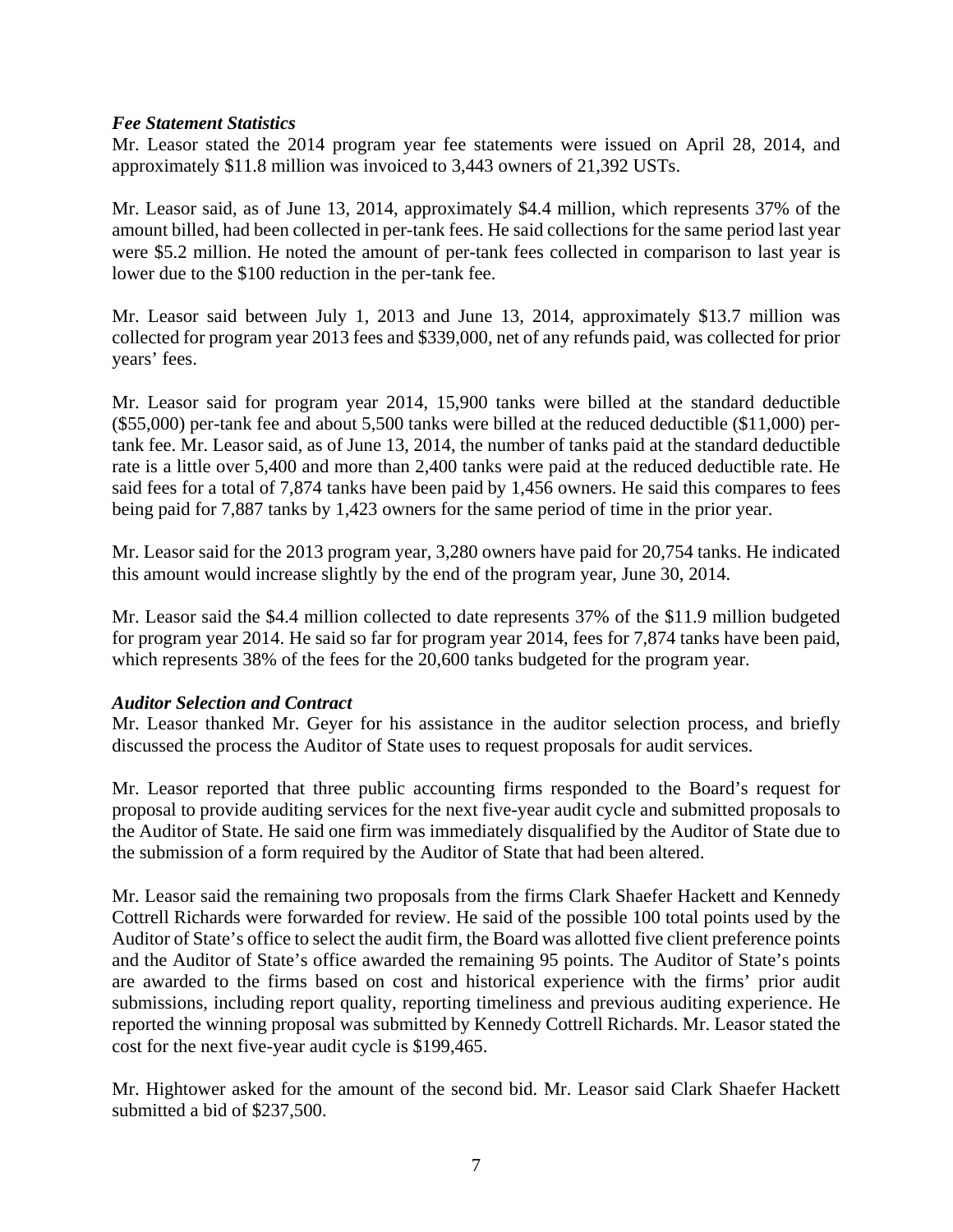Chairman Rocco asked if there were any additional questions or discussion concerning the audit contract, and there were none. Chairman Rocco requested a motion to authorize the Chairman on behalf of the Board to enter into and sign a five-year agreement in an amount not to exceed \$199,700 with Kennedy Cottrell Richards for auditing services for fiscal years 2014 through 2018. Vice-Chairman Hull so moved. Mayor Kuchta seconded. A vote was taken and all members voted in the affirmative. The motion carried.

# **Compliance and Fee Assessment Report:**

Chairman Rocco called on Madelin Esquivel, Assistant Director, to present the compliance and fee assessment report.

Ms. Esquivel reported that, as of June 13, 2014, \$186,650 was paid in refunds and a total of \$90,050 was used this program year to offset prior years' outstanding fees. She said the combined amounts totaled \$276,700, which represents 111% of the refund goal of \$250,000 that was set for the 2013 program year.

Ms. Esquivel said there were 2,969 refunds pending, which total \$1,392,748. Chairman Rocco asked for clarification whether the pending refund total included refunds that were issued but the checks were not cashed. Ms. Esquivel explained that the total did not include refunds that were unclaimed.

Ms. Esquivel said that after deducting the collection costs, a total of \$210,377 had been collected by the Attorney General's Office and Special Counsel so far this program year.

Ms. Esquivel stated that, as of June 13, 2014, 272 accounts totaling \$1,154,822 had been certified to the Attorney General's Office for collection. She said the next certification of fees would occur in the fall of 2014.

Ms. Esquivel said five Orders Pursuant to Law and two Determinations to Deny a Certificate of Coverage were under appeal. She said that all appeals were under review.

Ms. Esquivel said that three Ability to Pay Applications were pending review. The Ability to Pay program allows former UST owners experiencing financial difficulty to apply for and receive a determination of their ability to pay delinquent fees.

Ms. Esquivel reported the 2014 program year Annual Fee Assessment Statements were mailed to 3,439 owners on April 28, 2014. She said 38 fewer fee statements were mailed in comparison to the 2013 program year.

Ms. Esquivel stated that 3,196 Certificates of Coverage had been issued for program year 2013. She said there are 74 Applications for Certificates of Coverage currently in process.

She said there are 7 unresolved Pending Denials and 95 unresolved Determinations to Deny a Certificate of Coverage.

Ms. Esquivel stated that there are 56 uncashed refund checks that total \$38,845. She said there is \$59,295 in refunds pending for 54 owners from whom more information has been requested.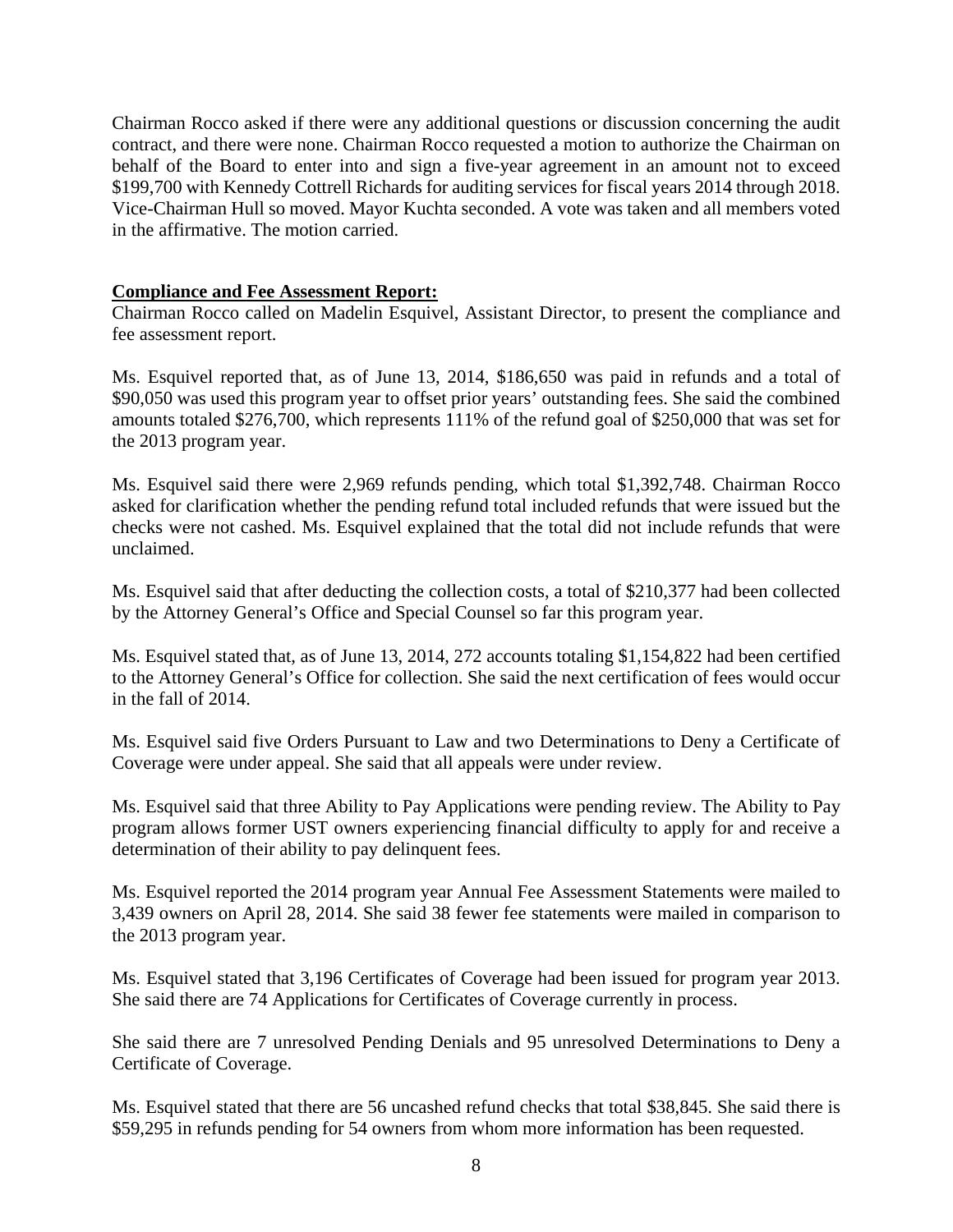# **Claims Report:**

Chairman Rocco called on Cindy Duann, Claims Supervisor, to present the claims report.

Ms. Duann reported that, as of June 2, 2014, 1,766 claims were pending review, which was a decrease of 10 claims from the Board's March meeting. She said a total of 28 claim settlement determinations were under appeal. She said several appeal responses were being prepared.

Ms. Duann reported that, as of June 2, 2014, the total maximum liability of in-house open claims is \$30.4 million. She said using the historical average claim payout ratio of 70-75%, the anticipated claim liability of unpaid in-house claims is about \$22 million.

Ms. Duann said that in the last three months, 242 claims were received and 254 claims were settled. She said that so far in the month of June, only 20 claims had been received, and 45 claims were settled for a total of about \$463,000. She noted that typically many more claims are received in the last week of each month.

Ms. Duann said the total amount projected to be offered for claim settlements for the 2013 program year is approximately \$7 million.

Ms. Duann reported that no eligibility applications were received in May or the first half of June. She said during this time 10 eligibility determinations were issued. She noted since the beginning of the program year, July 1, 2013, 44 eligibility applications were received, and 72 eligibility determinations were issued with an approval ratio of 90%. She said that, as of June 2, 2014, seven eligibility applications were pending review and three eligibility determinations were under appeal.

Ms. Duann said for the 2013 program year, a total of 155 requests for cost pre-approval were received, and 173 cost pre-approval notifications were issued. She said currently only 32 cost preapproval requests are pending review.

# **Rule Committee Report**

Chairman Rocco called upon Executive Director Starr Richmond to present the final version of the proposed rule changes in accordance with the mandatory five-year rule review process. Ms. Richmond stated that the Rules Committee had met on several occasions over the past few months to review all of the Board's rules. The following summarizes the proposed rule changes:

# No change rules:

After reviewing the following rules, the committee proposed no changes: 3737-1-01, 3737-1-04.1, 3737-1-05, 3737-1-06, 3737-1-07, 3737-1-10, 3737-1-11, 3737-1-13 and 3737-1-15.

# Minor change rules:

The committee recommended minor amendments to eight of the Board's rules. The recommended changes included grammar corrections, and text edits to provide additional clarification and make the rules easier to read and understand. Additional amendments were necessary in order to maintain consistency as a result of other rule changes. The following rules included minor changes: 3737-1-02, 3737-1-08, 3737-1-12, 3737-1-12.1, 3737-1-17, 3737-1-18, 3737-1-19 and 3737-1-20.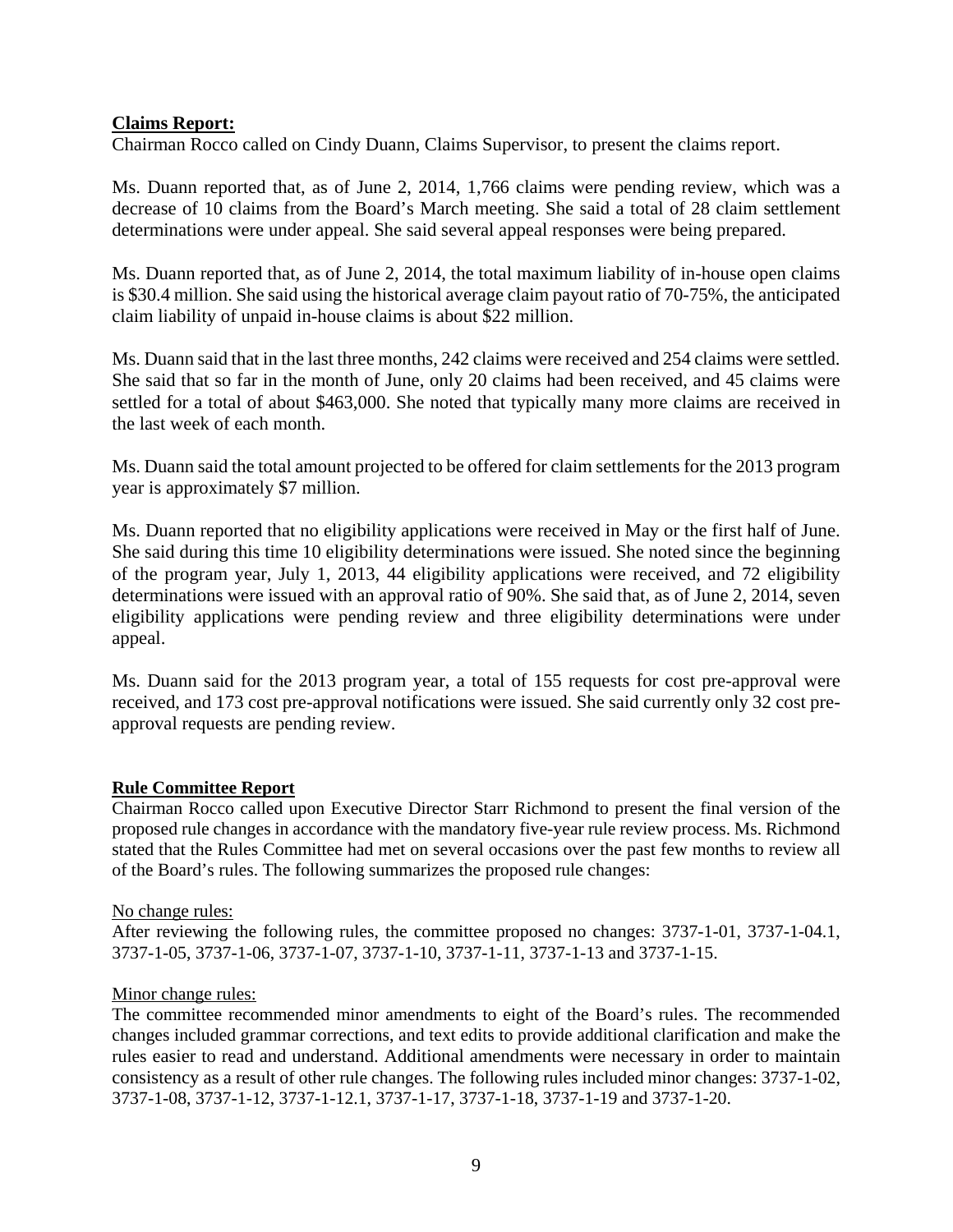#### Substantial change rules:

The committee proposed substantial changes to the remaining rules and proposed four new rules. The following is a brief summary of the changes recommended by the committee:

#### 3737-1-03, Definitions:

The committee proposed that the definition of "fee" be updated to include late payment fees and costs for the collection of delinquent accounts, and the definition of "subrogation" be moved from rule 3737-1-22 to this rule. The definitions of "indemnify" and "unclaimed monies trust account" were also added to the rule.

#### 3737-1-04, Annual petroleum underground storage tank financial assurance fee, certification of compliance, and financial responsibility:

The committee proposed to amend the rule so that when ownership of an underground storage tank has transferred and outstanding fees exist at the time of transfer, the new responsible person seeking a certificate of coverage with the Fund may elect to either pay all fees outstanding at the time of the transfer or conduct a baseline environmental site assessment (see rule 3737-1-04.2) to establish the concentrations of chemicals of concern existing in the soil and groundwater at the underground storage tank site at the time of the transfer. This election is set forth in paragraph  $(F)(2)(b)$  of the rule.

No other significant changes to the rule were proposed. However, the text of the existing rule was reorganized with the intent of making the rule easier to read and understand. This reorganization of the text resulted in a substantial amount of the text being stricken and re-entered as new text. Therefore, the committee proposed rescinding the existing rule and replacing it with a new rule in accordance with the guidelines established by the Legislative Service Commission.

# 3737-1-04.2, Baseline environmental site assessment:

Pursuant to the proposed new rule 3737-1-04, the committee proposed to adopt this new rule to set the minimum requirements for a baseline environmental site assessment to establish the concentrations of chemicals of concern existing in the soil and groundwater at an underground storage tank site at the time ownership of the underground storage tanks transfer. The new responsible person may choose to perform this site assessment as an alternative to remitting any fees that are outstanding for the underground storage tank(s) at the time of the transfer. The rule was written to be consistent with the closure assessment activities set forth by the fire marshal in paragraph (I) of rule 1301:7-9-12. It provides that the results of a Phase II Environmental Site Assessment completed within six months of the date of the transfer of an underground storage tank system may be used to complete the environmental site assessment summary report.

# 3737-1-09, Limitations of fund coverage:

The committee proposed to amend the rule to clarify that only those costs necessary for performing corrective action authorized by the fire marshal's rules for which pre-approval of the pending costs was not sought when required are subject to a 50% reduction in the reimbursable amount. Further, costs for performing corrective actions that are not authorized by the fire marshal's rules are not reimbursable. In addition, language regarding non-reimbursable markup costs previously included in rule 3737-1-09.1 and language previously located in rule 3737-1-22 regarding the reduction in the reimbursable amount when the responsible person fails to comply with the Board's subrogation rule were moved to this rule.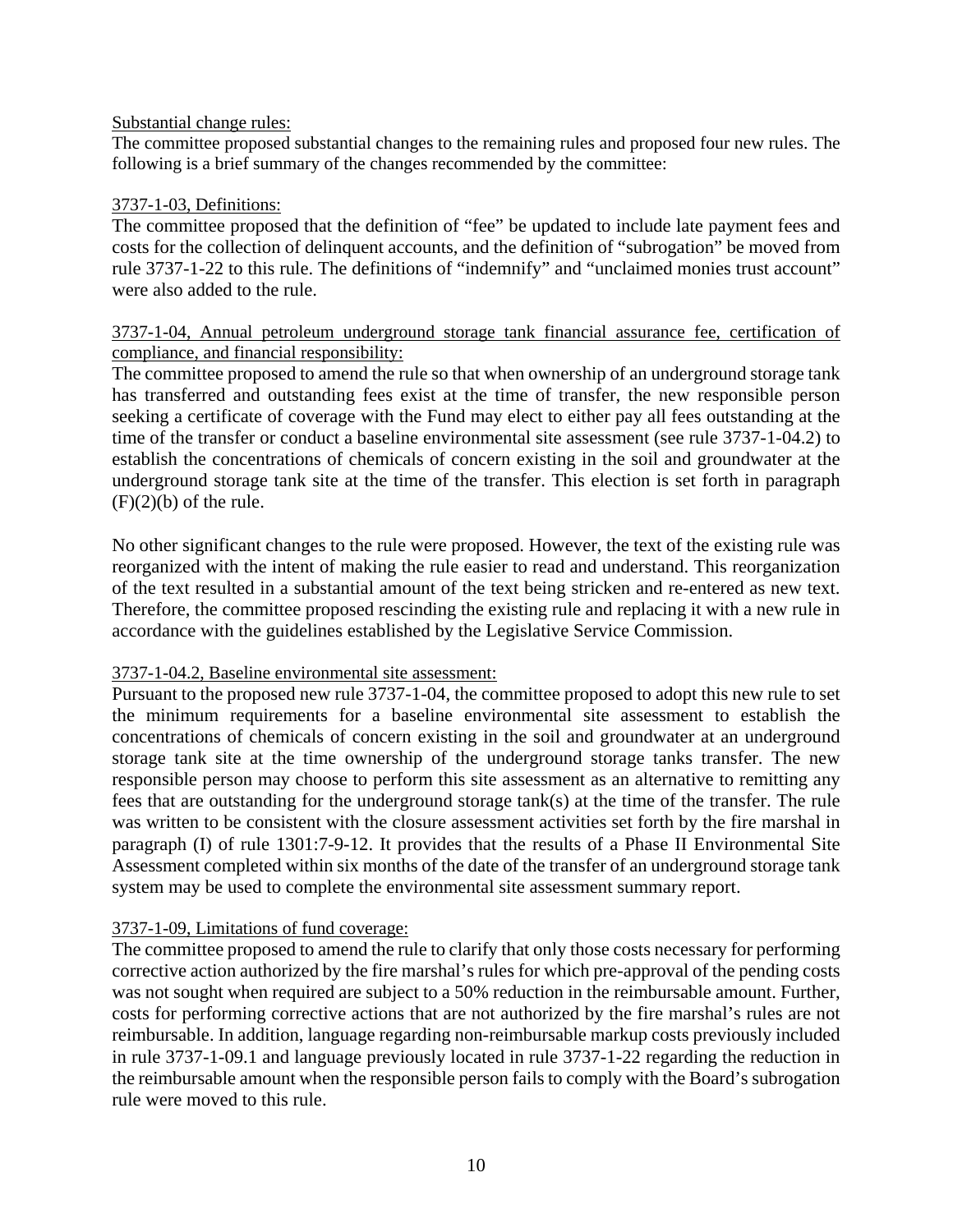#### 3737-1-09.1, Inclusions of fund coverage:

The committee proposed to remove language dealing with non-reimbursable markup costs as these costs are more appropriately listed as non-reimbursable costs under the proposed rule 3737-1-09.

#### 3737-1-16, Third-party claims:

The committee proposed an amendment to clarify that the Board maintains the right to participate or intervene in any pending negotiations, litigation, mediations or settlement discussions with the third party.

#### 3737-1-21, Obligated account:

The committee proposed a change to the rule to clarify that monies placed in the unclaimed monies trust account do not remain in the unobligated balance.

#### 3737-1-22, Subrogation:

The committee proposed to change the existing rule by moving the definition of "subrogation" in paragraph (D) to rule 3737-1-03, which is the definition rule. Further, the non-reimbursable costs set forth in paragraph (E) are proposed to be re-located to rule 3737-1-09, which includes other limitations of Fund coverage. No other significant changes were proposed. However, the text of the existing rule was further reorganized with the intent of making the rule easier to read and understand. For instance, the committee proposes moving the thirty-day notice requirement to paragraph (A)(1) so affected persons might more quickly identify the deadline for reporting the action to the Board. Therefore, the committee proposed rescinding the existing rule and replacing it with a new rule in accordance with the guidelines established by the Legislative Service Commission.

# 3737-1-23, Access and maintenance of confidential personal information:

The proposed rule is being filed as a result of the passage of Substitute House Bill 648 ( $127<sup>th</sup>$ General Assembly), which amended sections 1347.15, 1347.99 and 5703.211 of the Revised Code to require agencies, boards and commissions to develop administrative rules and related policies on accessing confidential personal information. The rule defines confidential personal information and related topics, and sets forth agency policies related to accessing, logging and storing confidential personal information. It provides requirements that must be observed by employees in addition to processes and procedures regarding the maintenance and access of confidential personal information.

Chairman Rocco asked if there were any questions or discussion concerning the rule actions proposed by the Rules Committee, and there was none.

Chairman Rocco requested a motion to file rules 3737-1-01, 3737-1-04.1, 3737-1-05, 3737-1-06, 3737-1-07, 3737-1-10, 3737-1-11, 3737-1-13 and 3737-1-15 as five-year review no-change rules with the Joint Committee on Agency Rule Review (JCARR), Legislative Service Commission (LSC) and the Secretary of State. Mayor Kuchta so moved. Mr. Stephenson seconded. A vote was taken and all members were in favor. The motion passed.

Chairman Rocco requested a motion to accept the changes proposed by the Rules Committee to rules 3737-1-02, 3737-1-03, 3737-1-08, 3737-1-09, 3737-1-09.1, 3737-1-12, 3737-1-12.1, 3737- 1-16, 3737-1-17, 3737-1-18, 3737-1-19, 3737-1-20 and 3737-1-21, and to file the proposed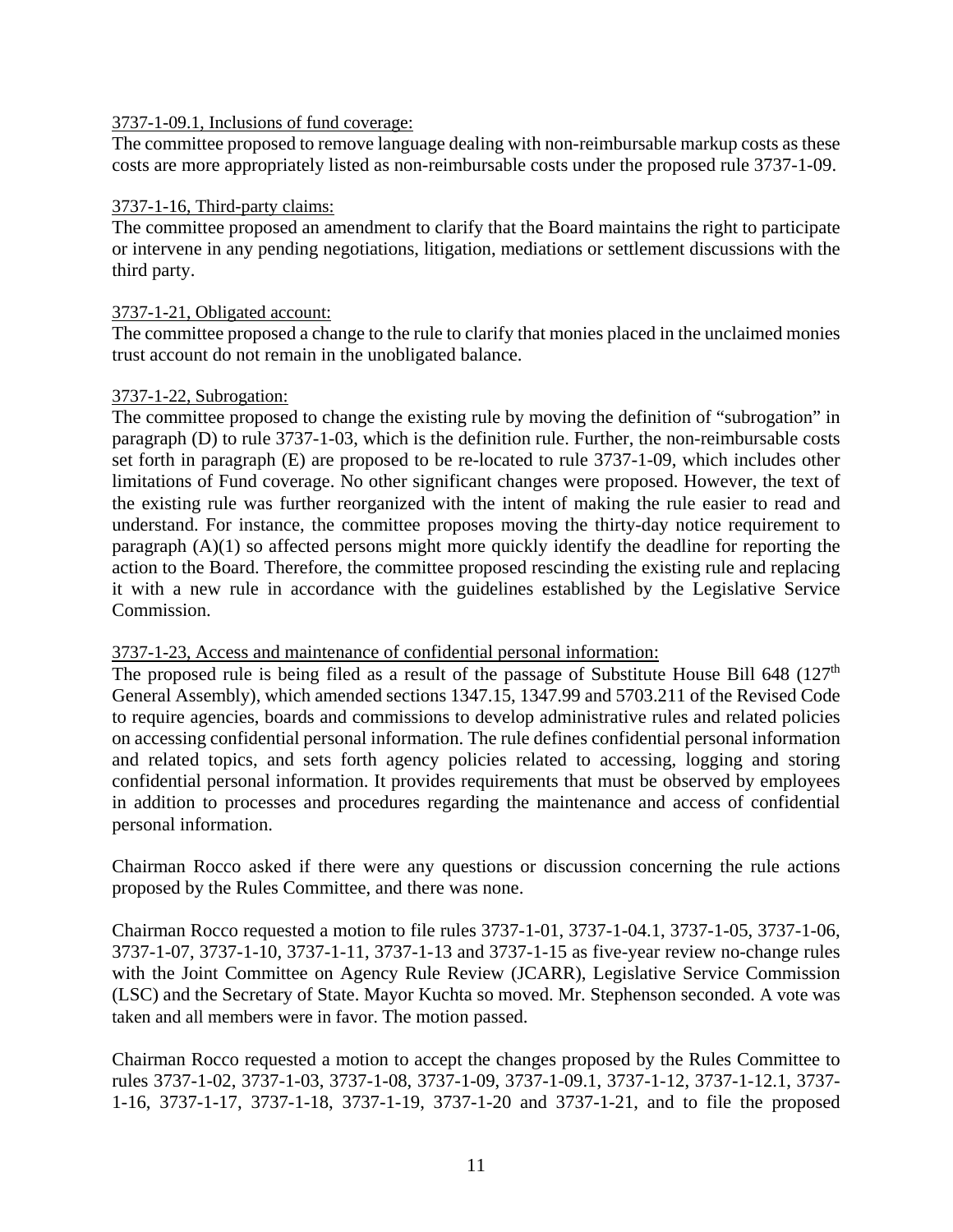amended rules with JCARR, LSC and the Secretary of State. Vice-Chairman Hull so moved. Mr. Geyer seconded. A vote was taken and all members were in favor. The motion passed.

Chairman Rocco requested a motion to file the rescission of rules 3737-1-04 and 3737-1-22 with JCARR, LSC and the Secretary of State. Mr. Hightower so moved. Mr. Stephenson seconded. A vote was taken and all members were in favor. The motion passed.

Chairman Rocco requested a motion to accept the new rules 3737-1-04, 3737-1-04.2, 3737-1-22 and 3737-1-23 as proposed by the Rules Committee and to file the proposed new rules with JCARR, LSC and the Secretary of State. Mayor Kuchta so moved. Vice-Chairman Hull seconded. A vote was taken and all members were in favor. The motion passed.

Chairman Rocco asked Ms. Richmond to provide an overview of the remaining steps in the rulemaking process. Ms. Richmond explained that certain rules would be submitted to the Common Sense Initiative (CSI) Office for their review and public comment. She said that after the close of the CSI comment period, the CSI Office would issue its recommendation and an agency response would be submitted. She noted that depending upon the recommendation of the CSI Office, the rules would then be filed with JCARR, LSC and the Secretary of State. She said following the public hearing and JCARR hearing, the rules would be final filed with an anticipated effective date of January 1, 2015.

Rules Committee chair Mayor Kuchta thanked the committee members and agency staff for their hard work during the rule review. He said the review is a tedious process and a tremendous amount of time and work goes into the review.

# **New Business:**

# *Hearing Officer's Contract Renewal*

Chairman Rocco called upon Ms. Richmond to discuss the contract for the Board's hearing officer, Howard Silver. Ms. Richmond said the contract with Mr. Silver would expire on June 30, 2014, and Mr. Silver has agreed to extend his contract at the same hourly rate of \$110. She said the terms of the existing contract include a minimum of five hours and a maximum of 300 hours for the contract period, and also includes a maximum payment of \$1,800 per appeal. Ms. Richmond recommended revising the contract to eliminate the maximum number of hours since this language was likely a remnant from when the Board utilized two hearing officers. She also recommended increasing the maximum payment per appeal from \$1,800 to \$2,500. She explained that the appeals heard by Mr. Silver are typically very complex cases which require a significant amount of time to review and prepare the report and recommendation. As a result, Mr. Silver has often had to submit requests for payment beyond the \$1,800 amount. She said the Attorney General's Office also requested that the contract be updated to require Mr. Silver to advise the Board whether or not he is a retiree of OPERS (Ohio Public Employees Retirement System).

Vice-Chairman Hull made a motion to modify the existing contract with Howard Silver, to remove the maximum number of hours, to increase the maximum payment amount from \$1,800 per appeal to \$2,500, and to add the OPERS language as recommended by the Attorney General's Office. Mayor Kuchta seconded.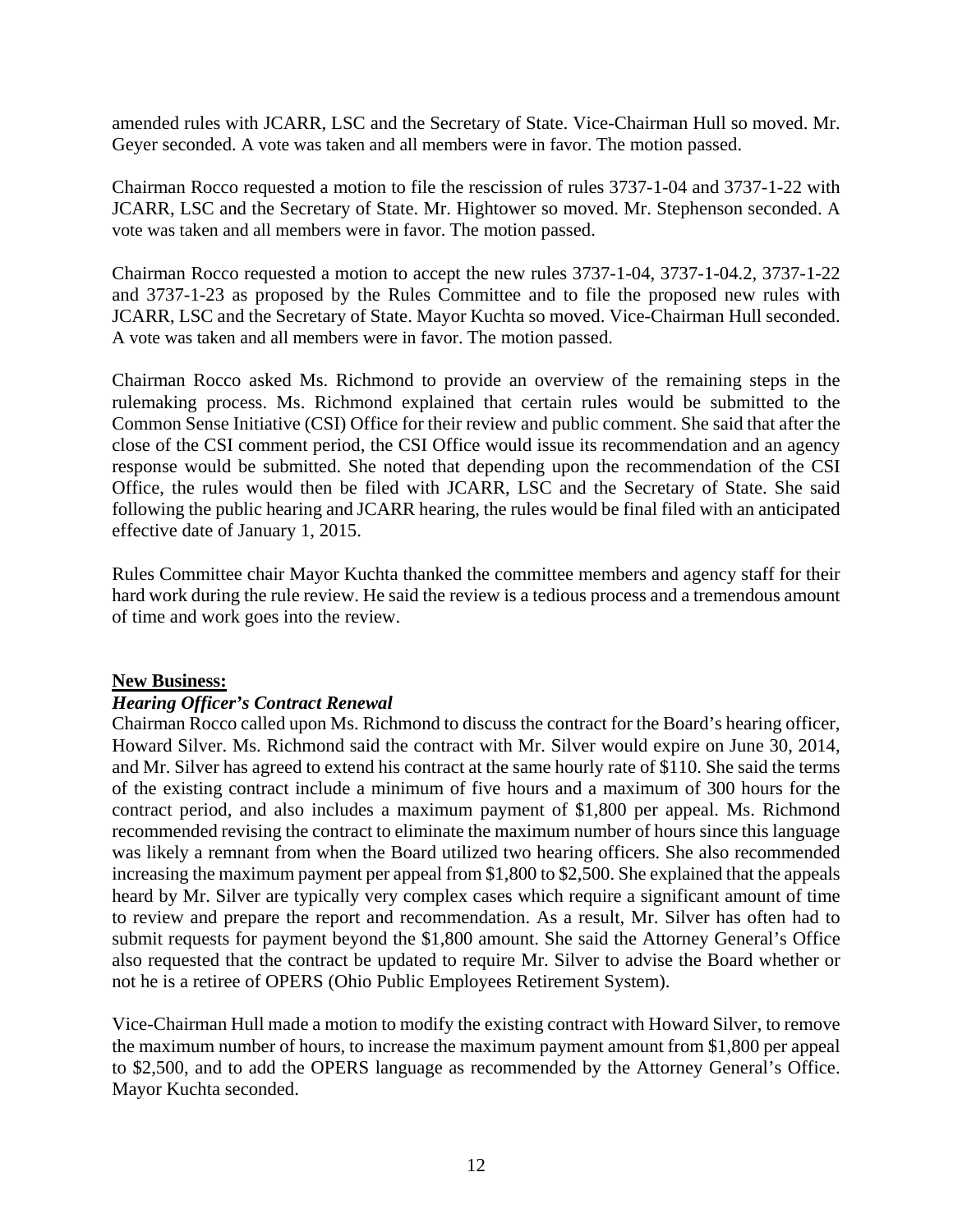Chairman Rocco asked if there was any discussion concerning the contract. Vice-Chairman Hull said that Mr. Silver has done a phenomenal job as the Board's hearing officer, and he considers him to be the best judge of the time necessary to review the evidence and arguments and prepare the report and recommendation. He said the maximum payment limitations of the existing contract should be removed. Chairman Rocco concurred, and noted that Mr. Silver is as efficient as any hearing officer when reviewing an appeal and preparing his report. Ms. Richmond noted that Mr. Silver's hourly rate has not changed since 2002. Chairman Rocco asked if there was any further discussion, and there was none. A vote was taken and all members were in favor. The motion passed.

Chairman Rocco requested a motion to negotiate and enter into an agreement with Howard Silver for the continuation of hearing officer services for the period of July 1, 2014 through June 30, 2015. Vice-Chairman Hull so moved. Mayor Kuchta Seconded. A vote was taken and all members were in favor. The motion passed.

# *Assistant Attorney General's Contract Renewal*

Chairman Rocco called upon Ms. Richmond to discuss the contract for legal services with the Attorney General's Office. Ms. Richmond said the current Memorandum of Understanding (MOU) between the Board and the Attorney General would expire on June 30, 2014. She said the terms of the proposed MOU are for legal services to be provided by Carla Dowling-Fitzpatrick for one year beginning July 1, 2014 and ending June 30, 2015. The MOU assumes that Ms. Dowling-Fitzpatrick will use 50% of her work hours for Board-related matters, and therefore, the Board will pay 50% of her salary and benefit costs plus additional indirect costs for expenses related to telephone services, office supplies, postage, etc. She noted the agreement includes a clause that if the direct and indirect costs exceed \$62,265, the parties must further negotiate, and any adjustments to this amount would be incorporated into a written amendment to the MOU. She noted the \$62,265 amount was a slight increase over the existing MOU.

Ms. Richmond requested a motion to authorize the Chairman to enter into an agreement with the Attorney General's Office for the continuation of legal services in an amount not to exceed \$62,265 for the period of July 1, 2014 through June 30, 2015. Vice-Chairman Hull so moved. Mayor Kuchta seconded.

Chairman Rocco asked if there were any questions or discussion concerning the agreement, and there was none. A vote was taken and all members were in favor. The motion passed.

# *Hardship Applications*

Chairman Rocco called upon Starr Richmond, Executive Director, to present the hardship applications.

Ms. Richmond stated that the Board's rule 3737-1-08 provides for an owner experiencing financial hardship to apply for hardship status with the Fund. She said granting hardship status allows for the acceleration of the review of the claims submitted by the owner. Ms. Richmond noted that granting hardship status does not increase the amount of reimbursement to the tank owner. She stated by accelerating the review of the claim, it reduces the financial burden the owner would experience if the claims were reviewed and settled in the normal course of business. She said, once granted, the hardship status remains in effect for a one-year period and at that time, the owner may reapply for hardship status.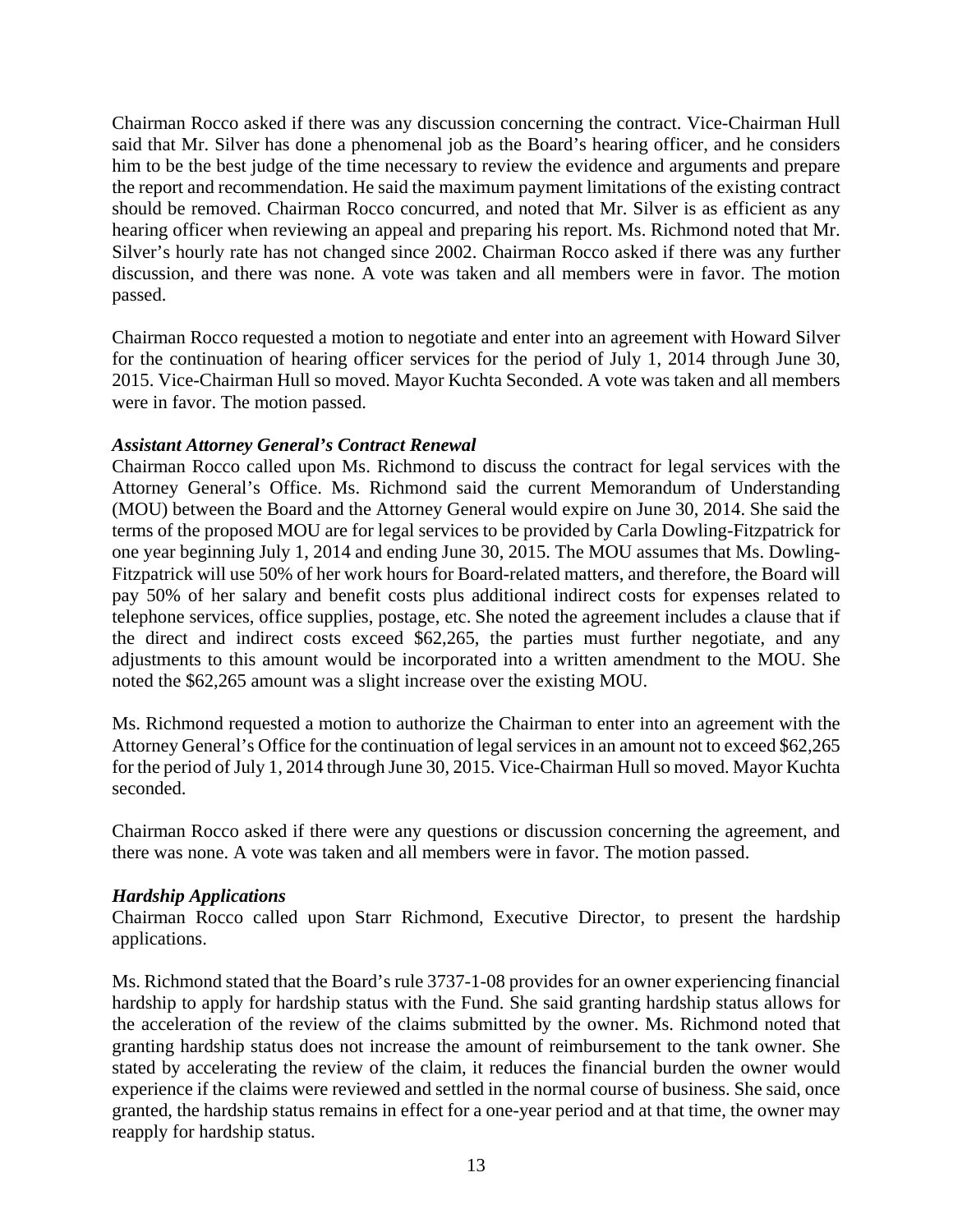Ms. Richmond stated that in determining hardship status, the application and a minimum of two years of income tax records are reviewed. She said, in addition, a U.S. Environmental Protection Agency (EPA) financial capacity test is used to evaluate the owner's cash flow and determine if the owner is able to carry debt, in which case, the owner could finance the costs of corrective actions over time.

# **Claim # 11387-0001/05/16/91, Owner – Washington & Lee Service Inc.**

Ms. Richmond said Washington and Lee Service Inc. is the responsible person for a 1990 release that occurred at 2080 Lee Road in Cleveland Heights, Ohio. She noted that Washington and Lee Service Inc. was dissolved in 2007. However, since that time David Saginor, one of the original incorporators, has continued the corrective actions at the site and requested the Board grant hardship status to him. She said this was his first request for hardship status.

Ms. Richmond said that to date, the Fund has reimbursed \$486,700 for corrective action costs for this release and there were no unsettled claims in house. She noted the tanks were removed in June of 1991 and the property was sold in October 2006. She said Mr. Saginor provided the financing for the new owner and the new owner makes monthly payments, which total \$24,000 annually. She said the estimated cost of corrective actions for the next year is \$25,000.

She said that Mr. Saginor's adjusted gross income for the past two years has been less than \$55,000, and based on the EPA financial capacity test, he does not have adequate cash flow to pay for the corrective action costs. She noted that he can afford additional debt payments of about \$13,000 over a three-year period, but this is insufficient to pay for even the next year's corrective action costs.

Ms. Richmond recommended the Board approve the application and grant hardship status to Mr. Saginor. Mayor Kuchta so moved and Ms. Hilvert seconded. A vote was taken and all members voted in the affirmative. The motion carried.

# **Claim # 11924-0001/10/26/95, Owner – Herbert Adams d/b/a Adams Marathon**

Ms. Richmond said that Herbert Adams is the responsible person for a 1995 release at 409 Church Street in Bradner, Ohio. She said this is his first request for hardship status.

Ms. Richmond said to date, the Fund has reimbursed \$276,700 for corrective actions cost for this release, and there are three open claims totaling \$46,800 in-house. She noted that two of these three claims are under appeal. She said the first-year costs totaling \$112,600 had been preapproved for the installation and operation of a dual phase extraction system for which the Fund previously reimbursed the costs.

Ms. Richmond said Mr. Adams continues to own the property and rents it to another party for an auto repair business. She noted that all underground tanks have been removed. She said Mr. Adams works as a millwright and his wife is a postal carrier.

Ms. Richmond said that based on the EPA financial capacity test, Mr. Adams can afford maximum additional debt payments of \$44,000 over a three-year period. However, when compared to the first-year cost of \$112,600, the \$44,000 is not sufficient. She said granting hardship status would allow him to acquire short term financing that if needed, could be re-accessed for future corrective action costs.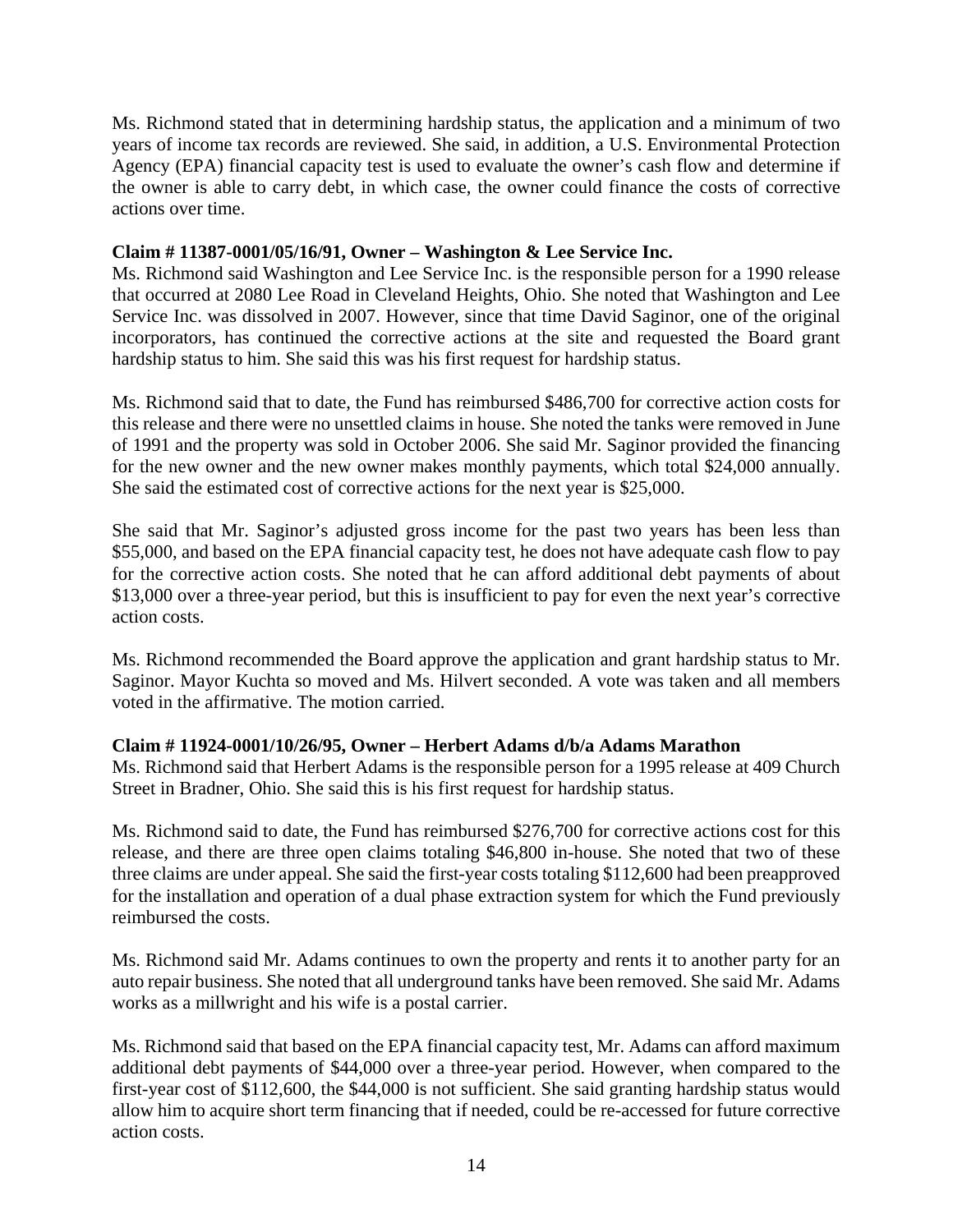Ms. Richmond recommended the Board approve the application and grant hardship status to Mr. Adams. Vice-Chairman Hull so moved and Mr. Geyer seconded. A vote was taken and all members voted in the affirmative. The motion carried.

# **Claim # 13755-0001/05/24/91, Owner – Raymond Cooper d/b/a Cooper Marathon**

Ms. Richmond said that Raymond Cooper is the responsible person for a release that occurred in 1991 at 111 East Main Street in Lucas, Ohio. She said this is his 10<sup>th</sup> request for hardship status.

Ms. Richmond said to date, the Fund has reimbursed \$315,000 for corrective action costs for this release. She said there is one unsettled claim totaling \$5,600 in house. In addition, costs totaling \$54,500 have been preapproved for a pump and treat system to be operated at the site for a period of three months.

Ms. Richmond said that Mr. Cooper is retired and no longer owns the property. She said based on the information he provided in the hardship application, his household income is from pension and social security benefits. She noted that both he and his wife retired early due to serious health issues.

Ms. Richmond said based on the EPA financial capacity test for retirees, Mr. Cooper lacks the resources to cover future living expenses and his ability to afford the \$54,500 which has been preapproved is highly unlikely.

Ms. Richmond recommended the Board approve the application and grant hardship status to Mr. Cooper. Vice-Chairman Hull so moved and Mayor Kuchta seconded. A vote was taken and all members voted in the affirmative. The motion carried.

# **Claim # 16065-0001/03/26/96, Owner – Lois Jeffers d/b/a Midway Petroleum**

Ms. Richmond said that Lois Jeffers is the responsible person for a 1995 release at 89 South Main Street in Fredericktown, Ohio. She said the site was sold in March 2007, but Mrs. Jeffers has continued the corrective actions at the site. This is the fourth request for hardship status.

Ms. Richmond said to date, the Fund has reimbursed \$180,000 for corrective actions at this site, and there are no unsettled claims currently in house.

Ms. Richmond said that Mrs. Jeffers is retired and based upon the application, her only source of income is her pension and social security, which is approximately \$23,000 annually. She said this slightly exceeds her reported household living expenses. She said Mrs. Jeffers' only assets are her individual retirement accounts with a combined value of approximately \$12,000.

In addition to the review of the hardship application, the EPA financial capacity test was used to evaluate Mrs. Jeffers' cash flow and determine whether she has the ability to carry additional debt to finance the costs of corrective actions. Ms. Richmond said that based on the EPA financial capacity test, it is highly unlikely that Mrs. Jeffers would have the ability afford any corrective action costs.

Ms. Richmond recommended the Board approve the application and grant hardship status to Mrs. Jeffers. Mayor Kuchta so moved and Mr. Hightower seconded. A vote was taken and all members voted in the affirmative. The motion carried.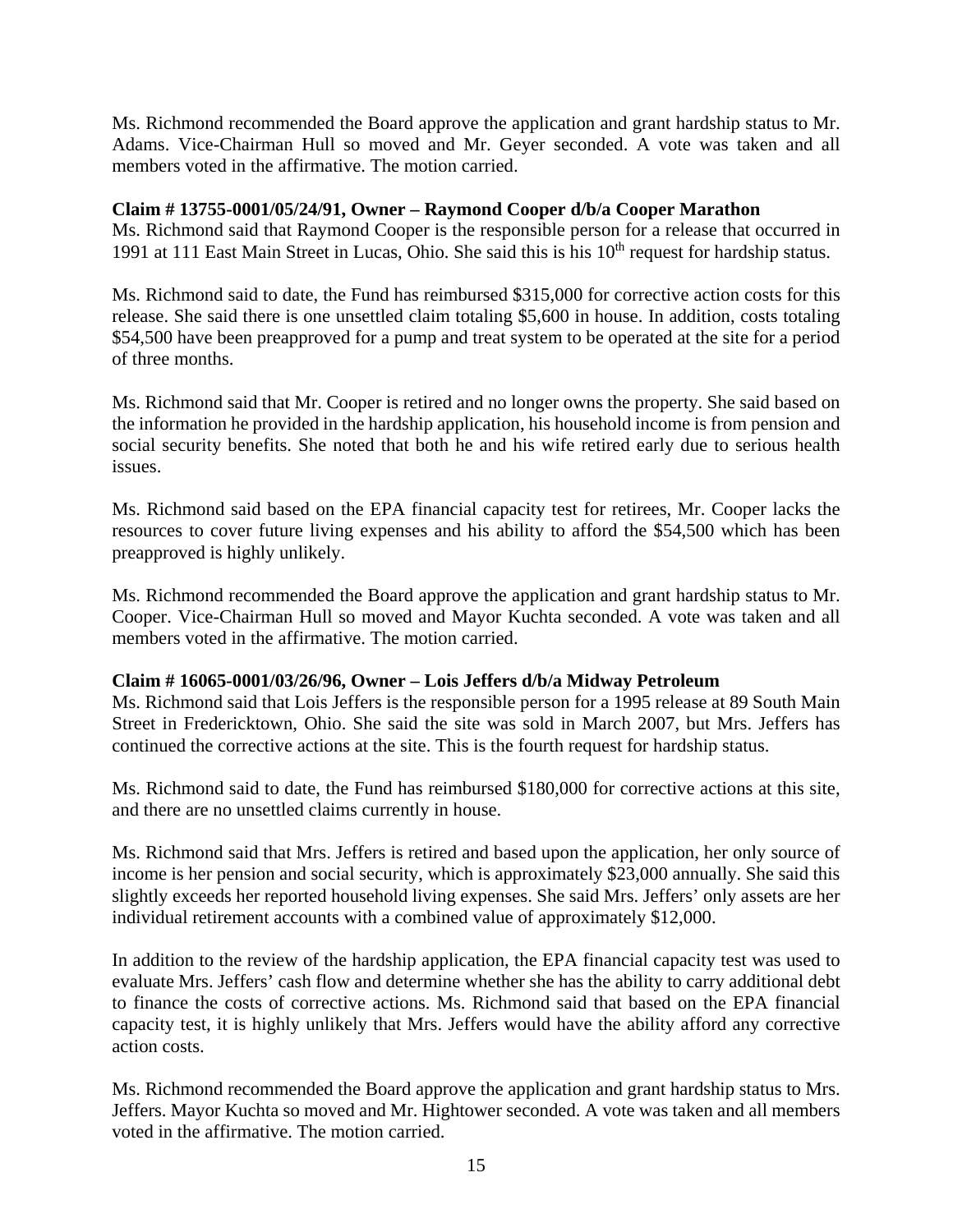# **Claim # 16697-0001/05/28/93, Owner – Estate of Shirley Cira d/b/a Cory Rawson Cafe**

Ms. Richmond said Shirley Cira is the responsible party for a 1993 release at 5018 County Road 313 in Rawson, Ohio. She said that Mrs. Cira is now deceased and James Cira is a trustee for her estate. She said Mr. Cira submitted the hardship application on behalf of the estate, and it was the first request for hardship status.

Ms. Richmond said to date, the Fund has reimbursed \$60,150 for corrective actions costs for this release. She said there are three unsettled claims totaling \$27,000 in house that would be settled within 90 days if hardship is granted. She noted that the property was sold in December 1993, and Mrs. Cira and her estate have continued corrective actions at the site. She said the estate's only asset is \$44,000 in a checking account. Based on the application, anticipated corrective action costs for the next year total \$175,000.

Ms. Richmond said based on the EPA financial capacity test, the estate can afford less than \$5,000 over the next year and only \$1,500 in additional debt payments over a three-year period.

Ms. Richmond recommended the Board approve the application and grant hardship status to the Estate of Shirley Cira. Mr. Hightower so moved and Vice-Chairman Hull seconded. A vote was taken and all members voted in the affirmative. The motion carried.

# **Claim # 17992-0001/06/30/06, Owner – Glouster Car Care**

Ms. Richmond said Glouster Car Care is the responsible person for a release discovered at 43 South High Street in Glouster, Ohio in June 2006 when the tanks were removed. She said the property was sold in February 2011, and Patsy Brownell, the owner of Glouster Car Care, has continued the corrective actions at the site. She said this is the first request for hardship status.

Ms. Richmond said to date, the Fund has reimbursed \$41,400 for corrective actions at this release site and six unsettled claims totaling \$52,600 are in house. She said based on the application, the anticipated corrective action costs for the next year are \$25,000.

Ms. Richmond said that Mrs. Brownell is retired and receives approximately \$44,000 annually through social security and a pension. This amount slightly exceeds her reported household living expenses.

Ms. Richmond said based on the EPA financial capacity test, Mrs. Brownell does not have adequate cash flow or the ability to carry additional debt in order to pay corrective action costs.

Ms. Richmond recommended the Board approve the application and grant hardship status to Mrs. Brownell. Mayor Kuchta so moved and Vice-Chairman Hull seconded. A vote was taken and all members voted in the affirmative. The motion carried.

# **Claim # 20240-0001/05/28/08, Owner – Amanda Carryout Inc.**

Ms. Richmond said Allen Frank is the owner of Amanda Carryout Inc., and the carryout is the responsible person for a release that occurred in 2008 at 145 East Main Street in Amanda, Ohio. She said that as the owner, Mr. Frank is requesting hardship status for Amanda Carryout Inc., and this was his fifth request for hardship status.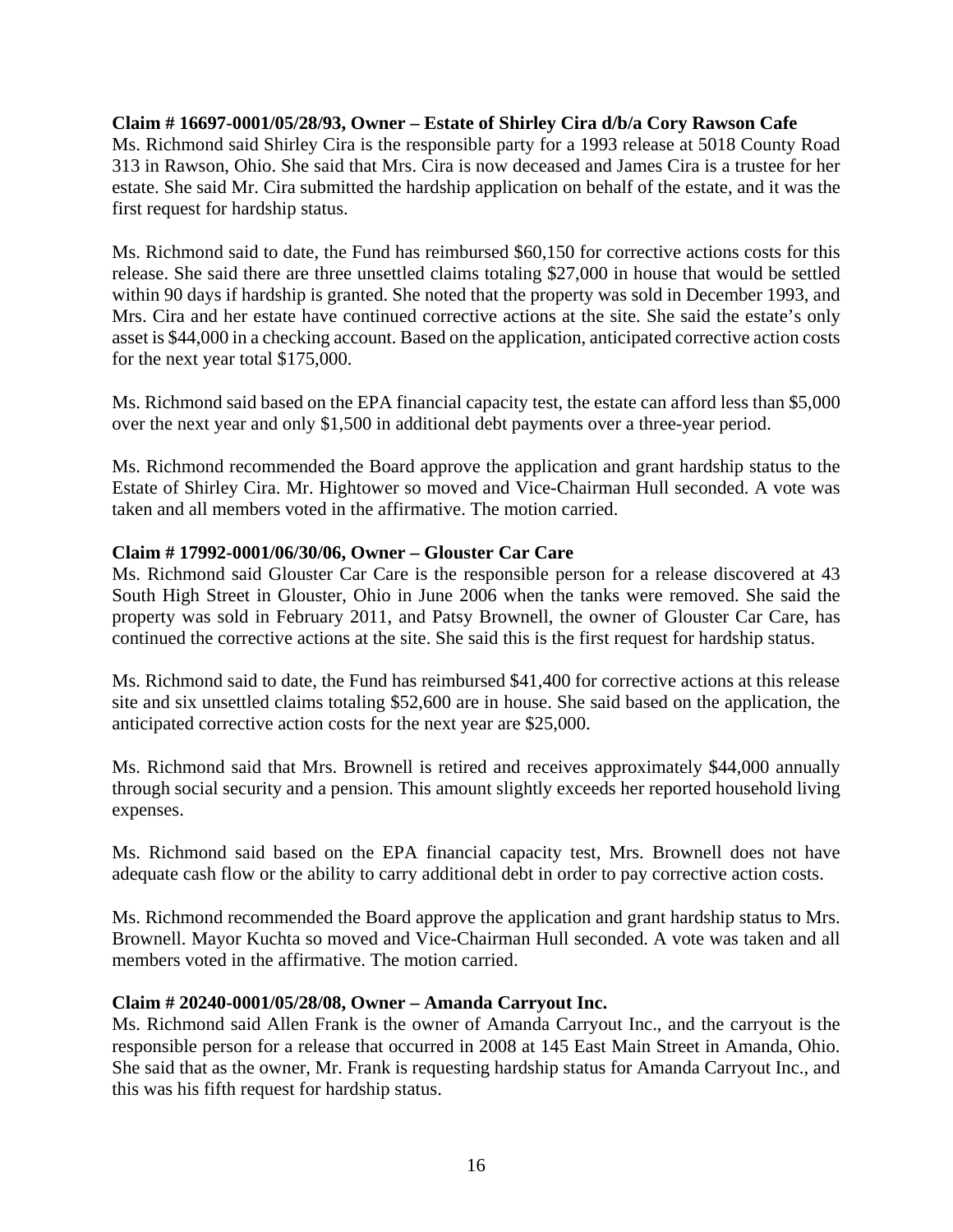Ms. Richmond said to date, the Fund has reimbursed slightly under \$132,000 for corrective actions at this release site, and there is one claim pending review for approximately \$10,300. She said in October 2013, costs for a remedial action plan in the amount of \$42,000 were pre-approved.

Ms. Richmond said based on the application, the ABEL model estimates a less than 50% probability that the carryout can afford \$42,000 of corrective action costs, and therefore, denying hardship status would pose a burden on the carryout as it does not have adequate cash flow to selffinance corrective action costs.

Ms. Richmond recommended the Board approve the application and grant hardship status to Amanda Carryout, Inc. Mayor Kuchta so moved and Vice-Chairman Hull seconded. A vote was taken and all members voted in the affirmative. The motion carried.

# **Certificates of Coverage – Ratifications:**

Chairman Rocco called upon Ms. Richmond to present the lists of owners who have either been issued or denied a Certificate of Coverage for ratification by the Board.

Ms. Richmond said the lists behind Tabs 11, 12 and 13 are listings of facilities that, since the March Board meeting, had been issued or denied a program year 2012, 2013 or 2014 Certificate of Coverage.

Ms. Richmond said the process used to review the fee applications and issue or deny a Certificate of Coverage includes a review for completeness to determine full payment was received; financial responsibility for the deductible has been demonstrated; and, the owner has certified with his signature that he is in compliance with the State Fire Marshal's rules for the operation and maintenance of petroleum underground storage tanks. She said if these requirements are met and if the tanks existed in previous years, a certificate for the subject tanks has been issued to the owner in at least one of the prior two years, then a Certificate of Coverage is issued.

Ms. Richmond explained that if deficiencies or compliance issues are identified, notice is provided to the owner in accordance with the Board's rules. The owner is provided 30 days to respond to the notice with information to correct the deficiency or compliance issue. If correcting information is not received within this time, a determination denying the Certificate of Coverage is issued to the owner.

She said the Board's rules and the Revised Code make provisions for an appeal of the determination. Ms. Richmond said that throughout this process, the Board's staff works with the owner to correct the fee statement record and if necessary, refers the owner to BUSTR to correct the registration record.

Ms. Richmond requested the Board ratify her actions with respect to the issuance of the 2012 program year Certificate of Coverage for the one facility included on the list behind Tab 11.

Mr. Geyer moved to ratify the issuance of the 2012 Certificate of Coverage for the facility listed. Vice-Chairman Hull seconded. A vote was taken and all of the members were in favor. The motion passed.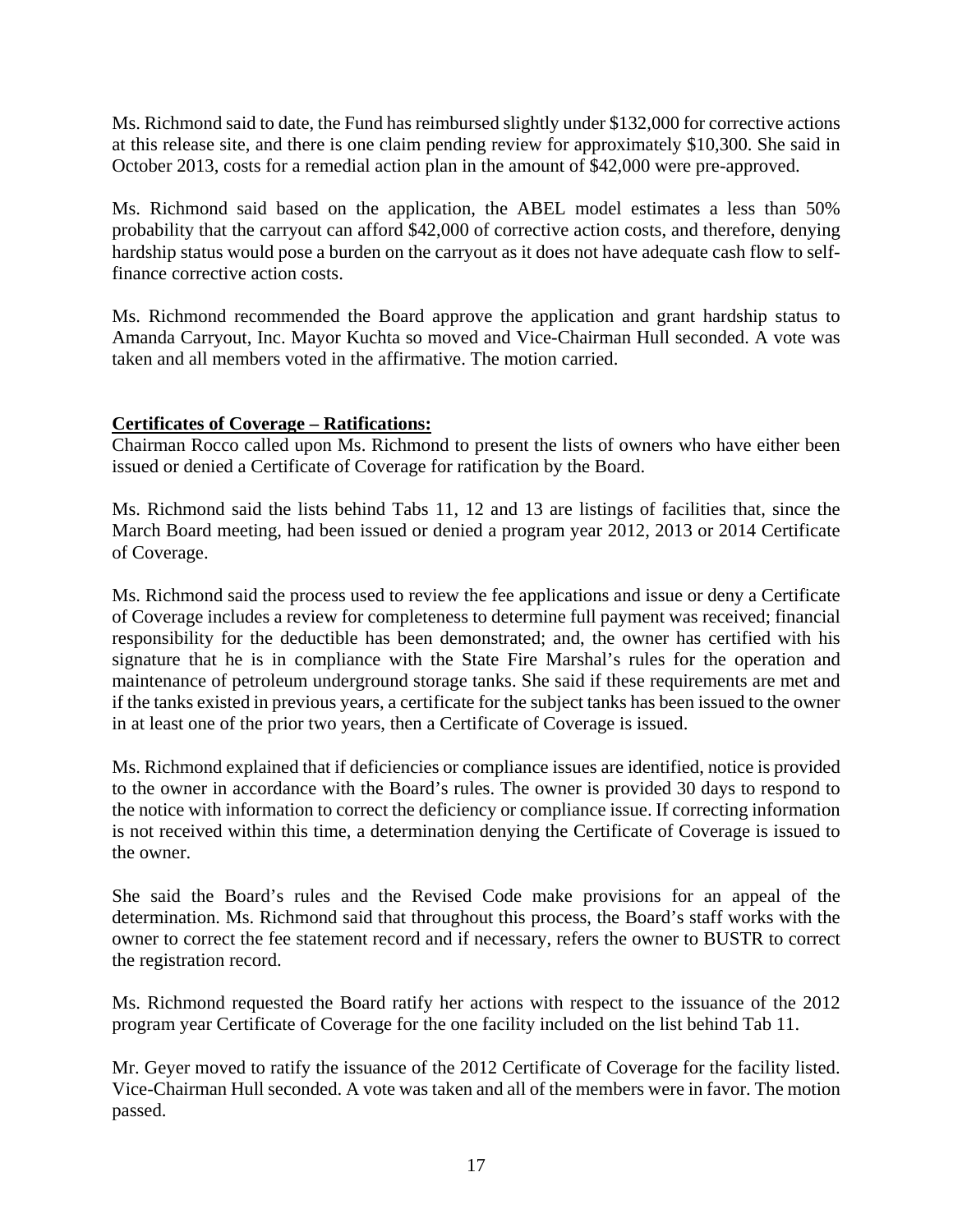Ms. Richmond stated no 2012 program year Certificates of Coverage had been denied since the last meeting.

Ms. Richmond requested the Board ratify her actions with respect to the issuance of the 2013 program year Certificates of Coverage for the 74 owners of 218 facilities included on the list behind Tab 12.

Vice-Chairman Hull moved to ratify the issuance of the 2013 Certificates of Coverage for the facilities listed. Mr. Geyer seconded. A vote was taken and all of the members were in favor. The motion passed.

Ms. Richmond requested the Board ratify her actions with respect to the denial of the 2013 program year Certificates of Coverage for the 28 facilities included on the list behind the Tab 12 green divider page.

Mr. Geyer moved to ratify the denial of the 2013 Certificates of Coverage that were listed. Vice-Chairman Hull seconded. A vote was taken and all of the members were in favor. The motion passed.

Ms. Richmond requested the Board ratify her actions with respect to the issuance of the 2014 program year Certificates of Coverage for the 952 owners of 1,557 facilities included on the list behind Tab 13.

Vice-Chairman Hull moved to ratify the issuance of the 2014 Certificates of Coverage for the facilities listed. Mr. Stephenson seconded. A vote was taken and all of the members were in favor. The motion passed.

# **Executive Session:**

Chairman Rocco requested a motion to enter into executive session with counsel pursuant to O.R.C. 121.22(G)(3) to discuss matters of pending or imminent court action. Vice-Chairman Hull so moved. Mr. Hightower seconded. Chairman Rocco called for a roll call. The following members voted in the affirmative: Ms. Hilvert and Messrs. Field, Geyer, Hightower, Hills, Hull, Kuchta, Stephenson and Rocco. There were no nays. The motion passed.

Prior to moving into executive session, Chairman Rocco requested to be recused from a portion of the executive session. Chairman Rocco turned the meeting over to Vice-Chairman Hull.

# *Reconvene Meeting*

The Board adjourned from executive session and reconvened the public meeting.

Vice-Chairman Hull moved to authorize the Attorney General's Office and Special Counsel to pursue litigation in a matter that has come before the Board regarding Ashland and the subrogation issue. Mayor Kuchta seconded. Chairman Rocco asked if there was any discussion, and there was none. A vote was taken and the following members voted in the affirmative: Ms. Hilvert and Messrs. Field, Geyer, Hills, Hull, Kuchta, Stephenson and Rocco. Mr. Hightower was not present for the vote. The motion passed.